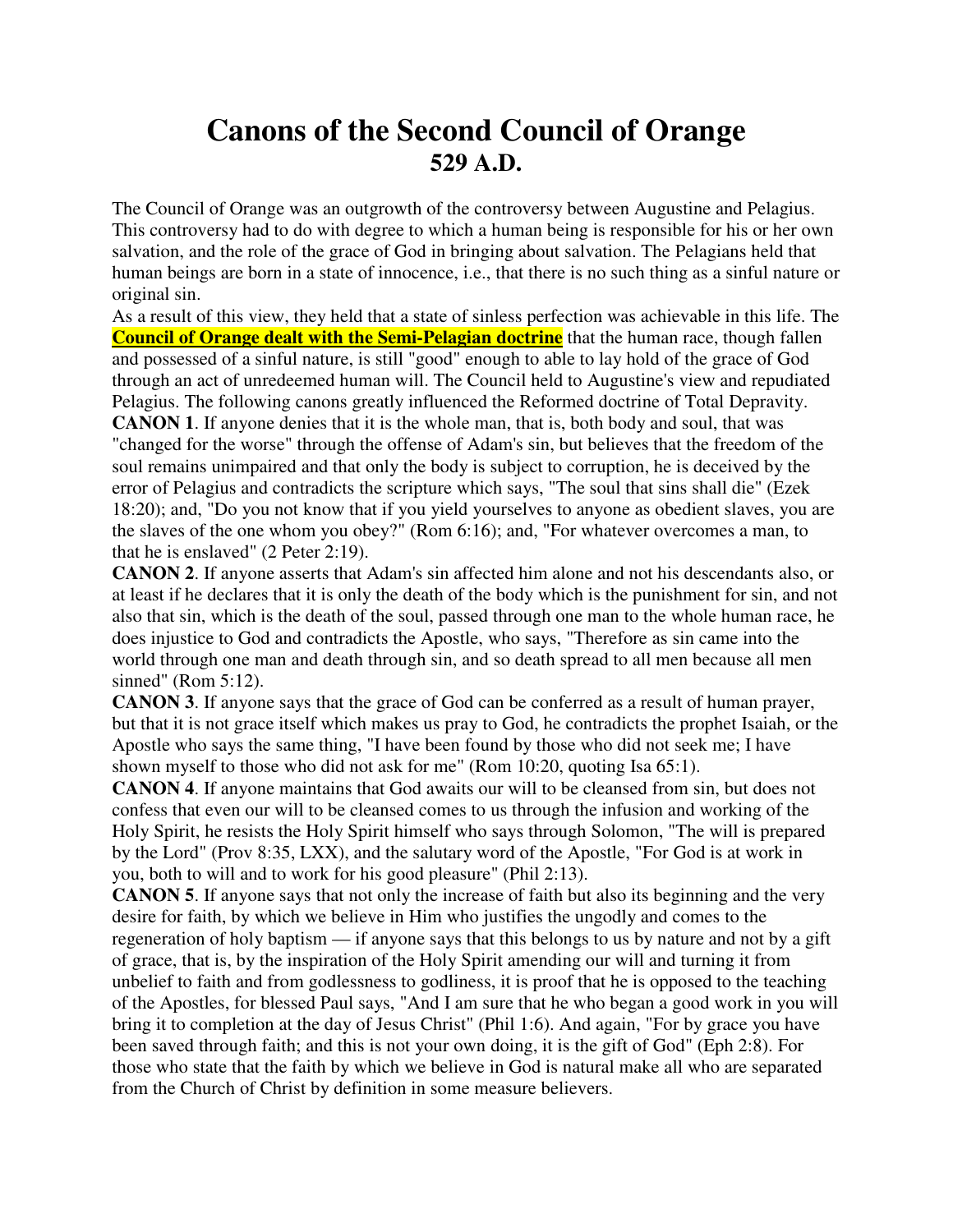**CANON 6**. If anyone says that God has mercy upon us when, apart from his grace, we believe, will, desire, strive, labor, pray, watch, study, seek, ask, or knock, but does not confess that it is by the infusion and inspiration of the Holy Spirit within us that we have the faith, the will, or the strength to do all these things as we ought; or if anyone makes the assistance of grace depend on the humility or obedience of man and does not agree that it is a gift of grace itself that we are obedient and humble, he contradicts the Apostle who says, "What have you that you did not receive?" (1 Cor 4:7), and, "But by the grace of God I am what I am" (1 Cor 15:10). **CANON 7**. If anyone affirms that we can form any right opinion or make any right choice which relates to the salvation of eternal life, as is expedient for us, or that we can be saved, that is, assent to the preaching of the gospel through our natural powers without the illumination and inspiration of the Holy Spirit, who makes all men gladly assent to and believe in the truth, he is

led astray by a heretical spirit, and does not understand the voice of God who says in the Gospel, "For apart from me you can do nothing" (John 15:5), and the word of the Apostle, "Not that we are competent of ourselves to claim anything as coming from us; our competence is from God" (2 Cor 3:5).

**CANON 8**. If anyone maintains that some are able to come to the grace of baptism by mercy but others through free will, which has manifestly been corrupted in all those who have been born after the transgression of the first man, it is proof that he has no place in the true faith. For he denies that the free will of all men has been weakened through the sin of the first man, or at least holds that it has been affected in such a way that they have still the ability to seek the mystery of eternal salvation by themselves without the revelation of God. The Lord himself shows how contradictory this is by declaring that no one is able to come to him "unless the Father who sent me draws him" (John 6:44), as he also says to Peter, "Blessed are you, Simon Bar-Jona! For flesh and blood has not revealed this to you, but my Father who is in heaven" (Matt 16:17), and as the Apostle says, "No one can say 'Jesus is Lord' except by the Holy Spirit" (1 Cor 12:3).

**CANON 9**. Concerning the succor of God. It is a mark of divine favor when we are of a right purpose and keep our feet from hypocrisy and unrighteousness; for as often as we do good, God is at work in us and with us, in order that we may do so.

**CANON 10**. Concerning the succor of God. The succor of God is to be ever sought by the regenerate and converted also, so that they may be able to come to a successful end or persevere in good works.

**CANON 11**. Concerning the duty to pray. None would make any true prayer to the Lord had he not received from him the object of his prayer, as it is written, "Of thy own have we given thee" (1 Chron 29:14).

**CANON 12**. Of what sort we are whom God loves. God loves us for what we shall be by his gift, and not by our own deserving.

**CANON 13**. Concerning the restoration of free will. The freedom of will that was destroyed in the first man can be restored only by the grace of baptism, for what is lost can be returned only by the one who was able to give it. Hence the Truth itself declares: "So if the Son makes you free, you will be free indeed" (John 8:36).

**CANON 14**. No mean wretch is freed from his sorrowful state, however great it may be, save the one who is anticipated by the mercy of God, as the Psalmist says, "Let thy compassion come speedily to meet us" (Ps 79:8), and again, "My God in his steadfast love will meet me" (Ps 59:10).

**CANON 15**. Adam was changed, but for the worse, through his own iniquity from what God made him. Through the grace of God the believer is changed, but for the better, from what his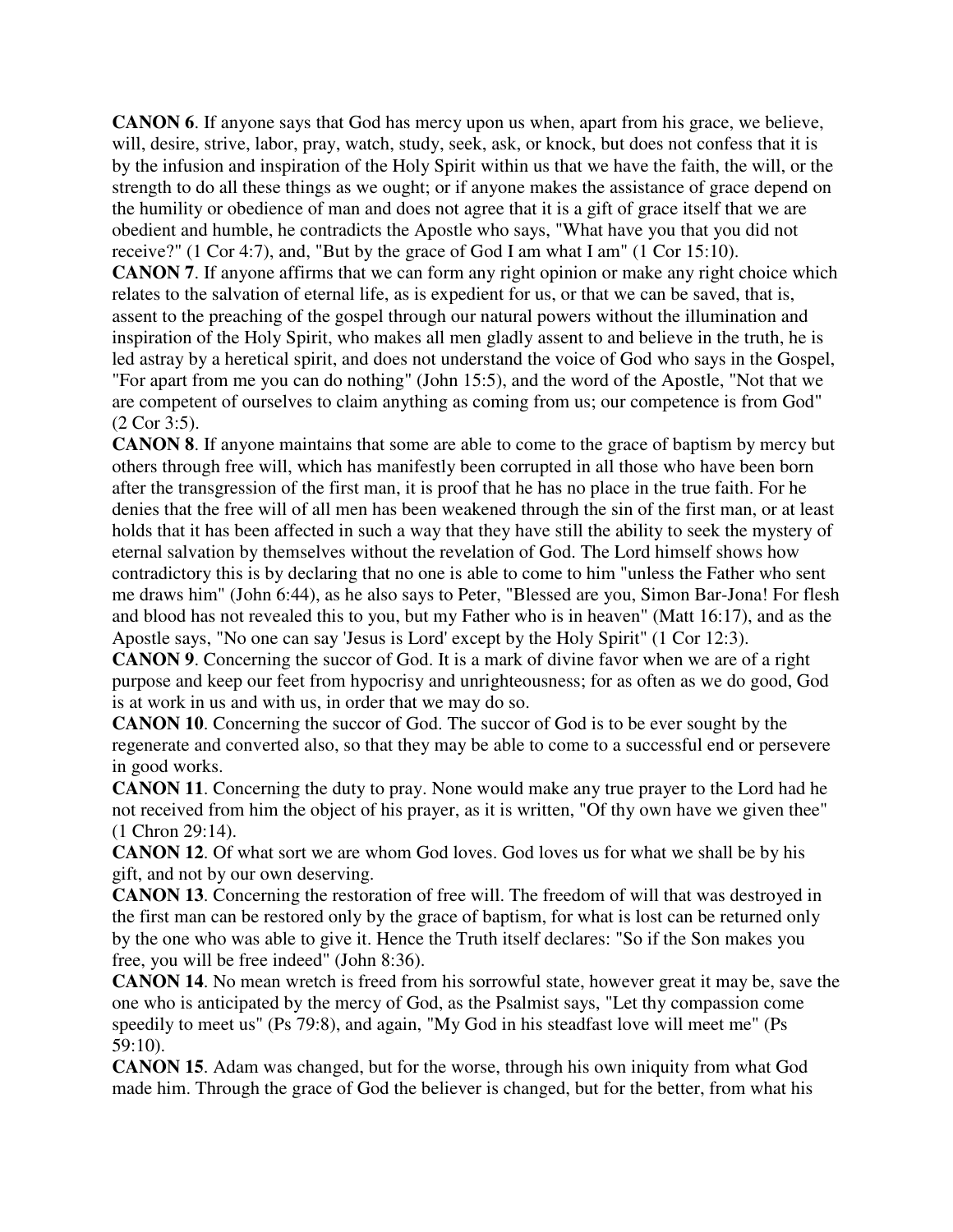iniquity has done for him. The one, therefore, was the change brought about by the first sinner; the other, according to the Psalmist, is the change of the right hand of the Most High (Ps 77:10). **CANON 16**. No man shall be honored by his seeming attainment, as though it were not a gift, or suppose that he has received it because a missive from without stated it in writing or in speech. For the Apostle speaks thus, "For if justification were through the law, then Christ died to no purpose" (Gal 2:21); and "When he ascended on high he led a host of captives, and he gave gifts to men" (Eph 4:8, quoting Ps 68:18). It is from this source that any man has what he does; but whoever denies that he has it from this source either does not truly have it, or else "even what he has will be taken away" (Matt 25:29).

**CANON 17**. Concerning Christian courage. The courage of the Gentiles is produced by simple greed, but the courage of Christians by the love of God which "has been poured into our hearts" not by freedom of will from our own side but "through the Holy Spirit which has been given to us" (Rom 5:5).

**CANON 18**. That grace is not preceded by merit. Recompense is due to good works if they are performed; but grace, to which we have no claim, precedes them, to enable them to be done. **CANON 19**. That a man can be saved only when God shows mercy. Human nature, even though it remained in that sound state in which it was created, could be no means save itself, without the assistance of the Creator; hence since man cannot safe- guard his salvation without the grace of God, which is a gift, how will he be able to restore what he has lost without the grace of God? **CANON 20**. That a man can do no good without God. God does much that is good in a man that the man does not do; but a man does nothing good for which God is not responsible, so as to let him do it.

**CANON 21**. Concerning nature and grace. As the Apostle most truly says to those who would be justified by the law and have fallen from grace, "If justification were through the law, then Christ died to no purpose" (Gal 2:21), so it is most truly declared to those who imagine that grace, which faith in Christ advocates and lays hold of, is nature: "If justification were through nature, then Christ died to no purpose." Now there was indeed the law, but it did not justify, and there was indeed nature, but it did not justify. Not in vain did Christ therefore die, so that the law might be fulfilled by him who said, "I have come not to abolish them, but to fulfil them" (Matt 5:17), and that the nature which had been destroyed by Adam might be restored by him who said that he had come "to seek and to save the lost" (Luke 19:10).

**CANON 22**. Concerning those things that belong to man. No man has anything of his own but untruth and sin. But if a man has any truth or righteousness, it from that fountain for which we must thirst in this desert, so that we may be refreshed from it as by drops of water and not faint on the way.

**CANON 23**. Concerning the will of God and of man. Men do their own will and not the will of God when they do what displeases him; but when they follow their own will and comply with the will of God, however willingly they do so, yet it is his will by which what they will is both prepared and instructed.

**CANON 24**. Concerning the branches of the vine. The branches on the vine do not give life to the vine, but receive life from it; thus the vine is related to its branches in such a way that it supplies them with what they need to live, and does not take this from them. Thus it is to the advantage of the disciples, not Christ, both to have Christ abiding in them and to abide in Christ. For if the vine is cut down another can shoot up from the live root; but one who is cut off from the vine cannot live without the root (John 15:5 ff).